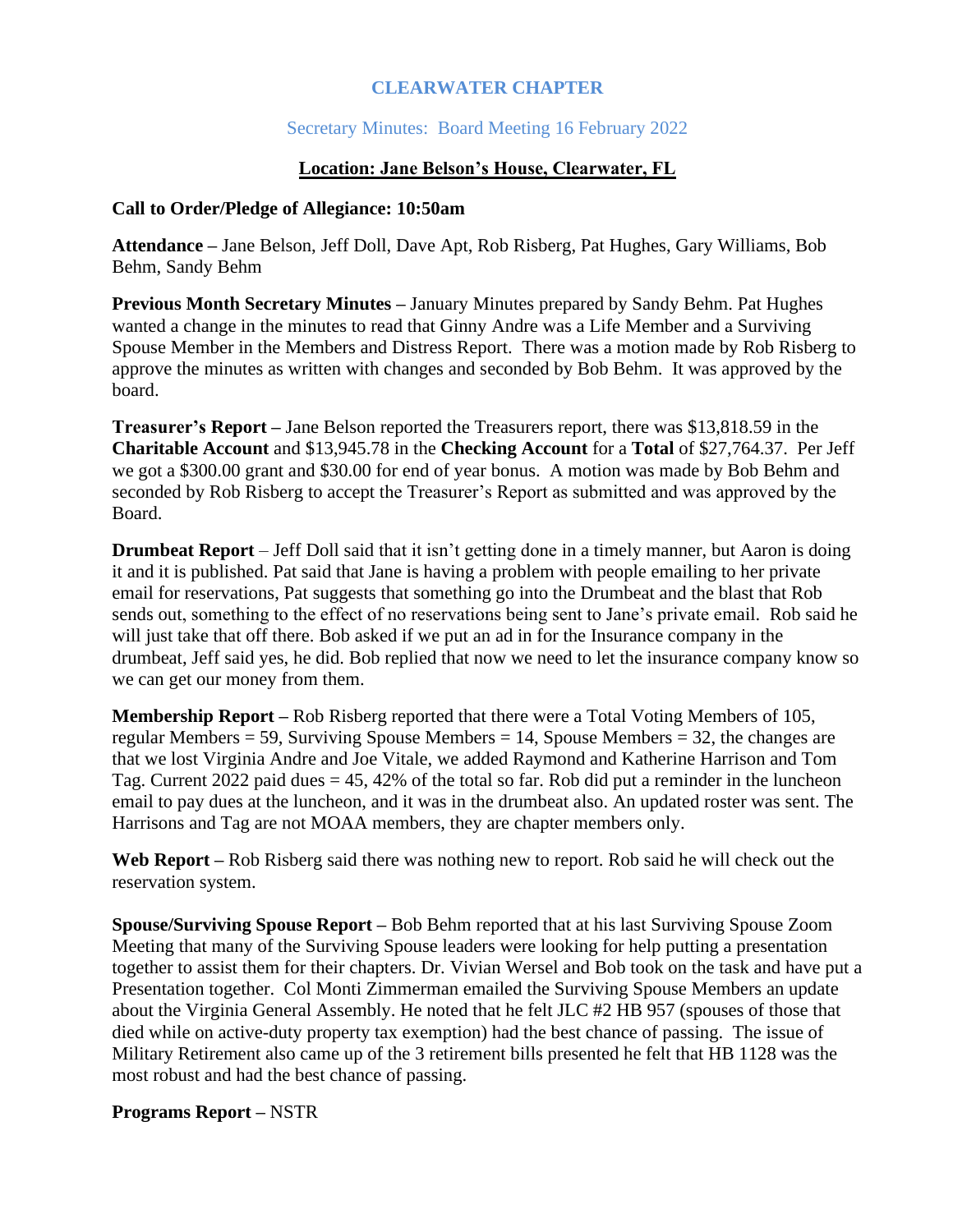**Members in Distress Report –** Bob Behm sent out a card and letter offering the chapters condolence to Jane Belson and Pat Vitale.

# **ROTC Scholarship –** Steve was absent

**Legislative Liaison –** Dave Apt said that Congressman Gus Bilirakis's whole focus now is on the toxic exposure bills that are working their way through, not only on the federal side but on the state side too. Also, at the luncheon not only Congressman Bilirakis going to be there but we also have a visitor from MOAA National coming. Jeff said he postponed the National MOAA visit to March.

# **Old Business**

Form 990-N or 990-PF Pending IRS determination: Jeff Doll said that he sent a letter to the IRS and hasn't heard anything back yet. Steve Hodges said he is working on the tax form.

Polo Shirts: Gary Williams said that he received 15 orders from the last meeting, he put it in the Drumbeat to order. You can go on Vistaprint.com to see what sizes and colors are available. They are 100% cotton and the cost is \$28.00 per shirt.

Tri-Fold Brochure: No status yet per Jeff.

MOWW Invite to February Luncheon other than our normal MOWW members no one else showed up.

# **Any Other old Business?**

## **New Business**

Update Website with new Florida VA handbook: Jeff said it is online and Rob said he will take care of it.

Community Outreach Grant FY 2022: Dave Apt said that we need to be looking for another opportunity, there has been changes with Dave's status with K9 Partners, as a result of that we can no longer use them as a grant recipient for MOAA National dollars. We have completed this year; we have documentation on everything we did in support from the chapter. We would have needed a direct tie to that organization, with Dave stepping down we no longer have that direct tie. We need to look at another nonprofit. Bob suggested the Outsource for the veterans. Dave said another option is when Bilirakis does his resource fairs if we go back to the process of promoting MOAA, he said to look at the other opportunities with those nonprofits there to see if their synergies that we can build upon with those.

# **Any other New Business**.

WCA VP to attend Feb/Mar Luncheons: Already spoke about this earlier.

Jane Belson and Pat Hughes will set up a meeting with Rebecca from the Clearwater Country Club to set up a menu. They wanted to see if the board had any input on the last luncheons of the year, we all agreed on Corned Beef for March, Spaghetti and Meatballs for April and Taco salad bowl for May. Also thinking about a buffet with just hamburgers and hot dogs. but not sure if they are having buffets yet. Jane and Pat will check, if they aren't doing buffets yet maybe we can have it in September.